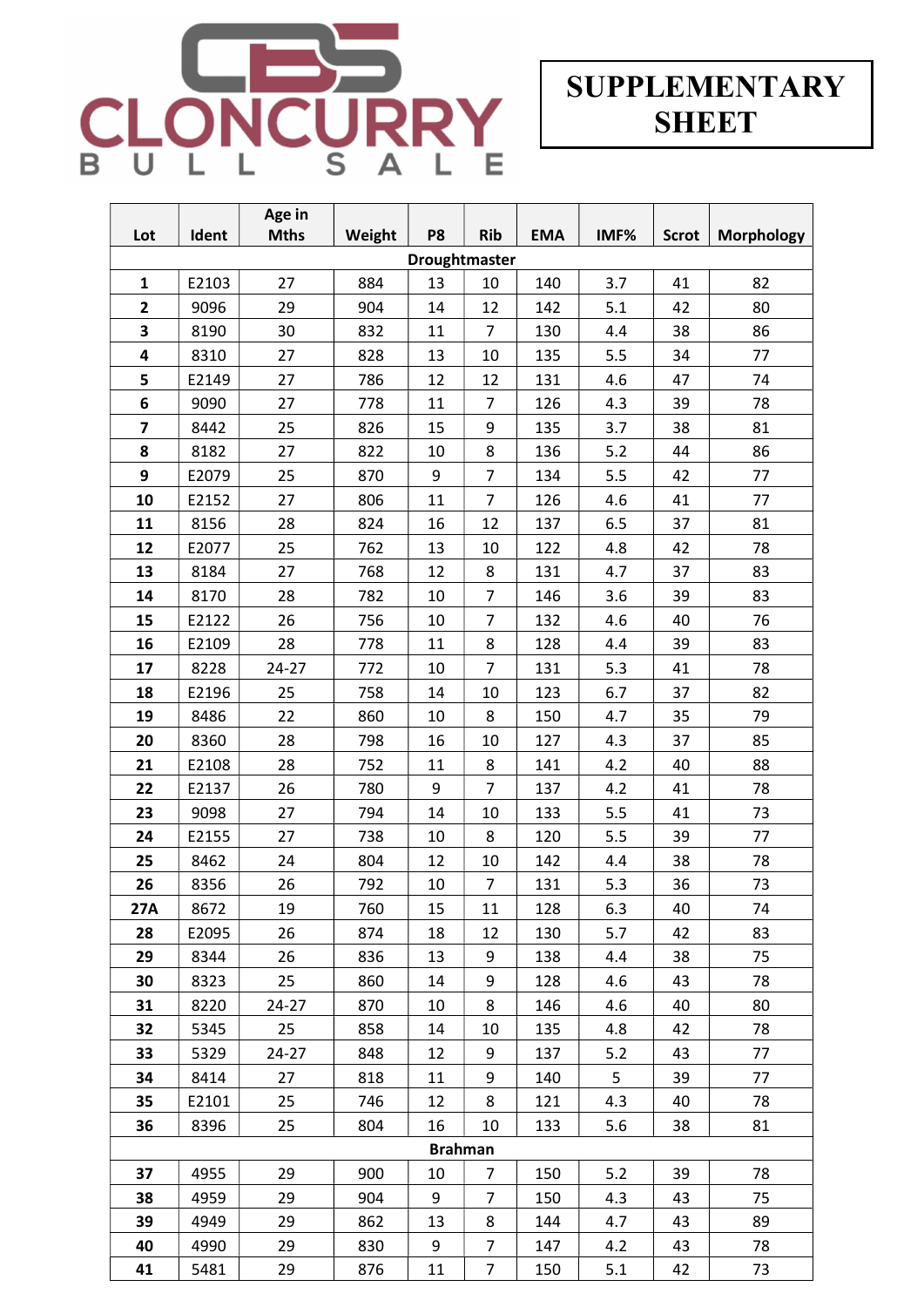| 42  | 5320  | 28        | 882 | 12             | 10             | 152 | 3.7 | 36 | 82 |
|-----|-------|-----------|-----|----------------|----------------|-----|-----|----|----|
| 43  | 4888  | 30        | 854 | 10             | 10             | 134 | 4.3 | 41 | 83 |
| 44  | 4945  | 29        | 864 | 12             | 8              | 146 | 4.6 | 41 | 82 |
| 45  | 4953  | 29        | 792 | 13             | 8              | 141 | 5.3 | 42 | 79 |
| 46  | 5302  | 28        | 802 | 9              | $\overline{7}$ | 147 | 5.3 | 40 | 84 |
| 47  | 4958  | 29        | 802 | 14             | 10             | 130 | 5.2 | 43 | 78 |
| 48  | 4944  | 28        | 704 | $\overline{7}$ | 6              | 131 | 3.5 | 41 | 77 |
| 49  | 5474  | 28        | 786 | 8              | 6              | 146 | 4.5 | 36 | 79 |
| 50  | 5309  | 28        | 776 | 14             | 9              | 146 | 4.8 | 42 | 83 |
| 51  | 5459  | 27        | 720 | 13             | 9              | 146 | 5.4 | 36 | 77 |
| 52  | 4988  | 28        | 806 | 12             | 8              | 142 | 5.6 | 42 | 85 |
| 53  | 5395  | 28        | 852 | 11             | 8              | 154 | 4.4 | 38 | 83 |
| 54  | 5613  | 29        | 762 | 11             | 8              | 142 | 4.8 | 37 | 85 |
| 55  | 5436  | 28        | 810 | 13             | 11             | 145 | 5.6 | 39 | 77 |
| 56  | 5352  | 28        | 836 | 11             | 7              | 148 | 6.2 | 42 | 78 |
| 57  | 5389  | 28        | 786 | 14             | 8              | 140 | 6.5 | 45 | 80 |
| 58  | 4965  | 27        | 780 | 12             | 8              | 137 | 3.7 | 41 | 83 |
| 59  | 5604  | 29        | 792 | 14             | 9              | 131 | 4.7 | 38 | 85 |
| 60  | 4979  | 27        | 742 | 11             | 8              | 131 | 5.3 | 35 | 81 |
| 61  | 4939  | 28        | 804 | 10             | $\overline{7}$ | 148 | 4.5 | 39 | 81 |
| 62  | 5623  | 29        | 782 | 11             | 8              | 137 | 4.3 | 36 | 76 |
| 63  | 4935  | 29        | 794 | 8              | 5              | 141 | 4.4 | 36 | 76 |
| 64  | 5381  | 27        | 720 | 10             | 6              | 142 | 4.3 | 39 | 86 |
| 65  | 4963  | 27        | 776 | 13             | 8              | 138 | 5.2 | 42 | 84 |
| 66  | 5465  | 27        | 714 | 11             | 8              | 138 | 4.4 | 36 | 80 |
|     |       |           |     | Droughtmaster  |                |     |     |    |    |
| 67  | 8210  | 24-27     | 794 | 13             | 8              | 127 | 4.1 | 38 | 84 |
| 68  | 8218  | 24-27     | 774 | 14             | 10             | 137 | 5.2 | 34 | 82 |
| 69  | 8432  | 25        | 770 | 14             | 10             | 126 | 5.5 | 40 | 85 |
| 70  | 8252  | 26        | 864 | 17             | 12             | 135 | 7.2 | 40 | 79 |
| 71  | 7866  | $24 - 27$ | 794 | 13             | 8              | 140 | 5.2 | 42 | 81 |
| 72  | 8260  | 26        | 780 | 11             | 8              | 128 | 3.7 | 39 | 77 |
| 73  | E2158 | 27        | 850 | 13             | 10             | 133 | 5.2 | 43 | 83 |
| 74  | E2119 | 25        | 778 | 16             | 10             | 125 | 5.8 | 36 | 78 |
| 75  | E2089 | 28        | 810 | 10             | 6              | 130 | 5.7 | 38 | 79 |
| 76  | 8488  | 23        | 766 | 10             | 6              | 144 | 4.4 | 41 | 84 |
| 77  | E2098 | 27        | 828 |                |                |     |     |    | 81 |
| 78  |       |           |     | 13             | 9              | 134 | 4.2 | 37 |    |
|     | E2156 | 26        | 718 | 10             | $\overline{7}$ | 126 | 4.7 | 39 | 81 |
| 79  | E2113 | 27        | 804 | 11             | $\overline{7}$ | 141 | 4.2 | 40 | 82 |
| 80  | 8410  | 25        | 762 | 11             | $\overline{7}$ | 130 | 4.2 | 40 | 86 |
| 81  | E2145 | 28        | 798 | 13             | 10             | 143 | 4.7 | 40 | 84 |
| 82  | E2097 | 26        | 812 | 14             | 9              | 137 | 6.3 | 39 | 76 |
| 83A | 8446  | 27        | 776 | 10             | $\overline{7}$ | 133 | 4.7 | 39 | 82 |
| 84  | 432   | $21 - 24$ | 856 | 9              | 6              | 144 | 4.4 | 41 | 73 |
| 85  | 8230  | $21 - 24$ | 774 | 8              | 6              | 136 | 4.8 | 34 | 76 |
| 86  | 8466  | 24        | 774 | 10             | 7              | 142 | 4.2 | 38 | 82 |
| 87  | 724   | 19-21     | 764 | 11             | 8              | 134 | 5.2 | 40 | 83 |
| 88  | 740   | 19-21     | 748 | 12             | 9              | 134 | 4.4 | 36 | 78 |
| 89  | 7707  | 19        | 782 | 14             | 12             | 132 | 4.8 | 37 | 82 |
| 90  | 752   | 19-21     | 832 | 15             | 10             | 140 | 5.3 | 41 | 77 |
| 91  | 768   | 19-21     | 744 | 11             | 8              | 130 | 4.1 | 39 | 82 |